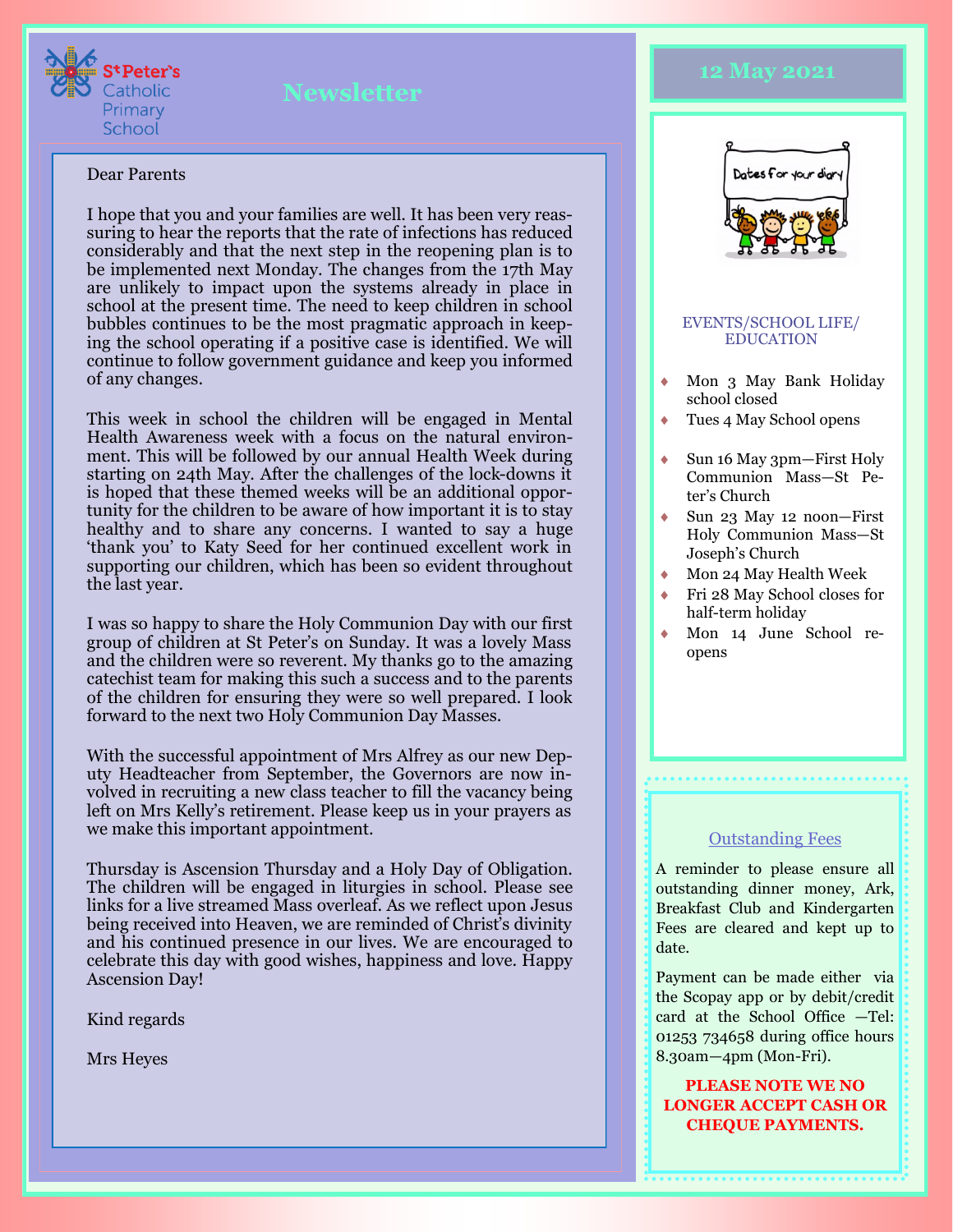### *OUR SCHOOL VIRTUES*



# Eloquent and Truthful

I am the way, the truth and the life John 14:1-7 [JB]

Jesus said, 'Do not let your hearts be troubled. Trust in God still and trust in me. There are many rooms in my Father's house; if there were not, I should have told you. I am going now to prepare a place for you and after I have gone and prepared you a place, I shall return to take you with me; so that where I am you may be too. You know the way to the place where I am going.' Thomas said, 'Lord, we do not know where you are going, so how can we know the way?' Jesus said: 'I am the Way, the Truth and the Life. No one can come to the Father except through me. If you know me, you know my Father too. From this moment you know him and have seen him.



#### **MENTAL HEALTH WEEK**

This week we are looking at the importance of looking after our mental health, focussing on nature. Please see our well-being blog for further information.

**[https://](https://stpeterswellbeing.blogspot.com/) [stpeterswellbeing.blogspot.com/](https://stpeterswellbeing.blogspot.com/)**



## FIRST HOLY COMMUNION

Thank you for your contribution to the First Holy Communion programme so far and well done to the children who made their First Holy Communion last Sunday. We look forward to welcoming our second group this coming Sunday at St Peters.

First Holy Communion Dates:

- Sunday 16 May 3pm St Peters
- Sunday 23 May 12 noon St Josephs

Although the wider community are not able to attend (family invited guests only) we ask for you all to keep the children in your prayers, as they make this special journey.

Ties are now ready to collect from the school office, cost £5.



#### **STAFF VACANCY**

We are currently recruiting a new teacher. As the Governors go through the selection process, please keep them in your prayers.

# Ascension Thursday

This week we celebrate Ascension Thursday, a holy day of obligation. Please see links below to mass times and live streamed masses.

#### [StJosephsAnsdell](https://www.youtube.com/channel/UCKb-kz99VqCuB2o8S0IvsMg)

**ASCENSION** 

[https://www.churchservices.tv/](https://www.churchservices.tv/timetable/) [timetable/](https://www.churchservices.tv/timetable/)

God our Father, make us joyful in the ascension of your Son Jesus Christ. May we follow Him into the new creation, for His ascension is our glory and our hope. - Prayer of the Ascension